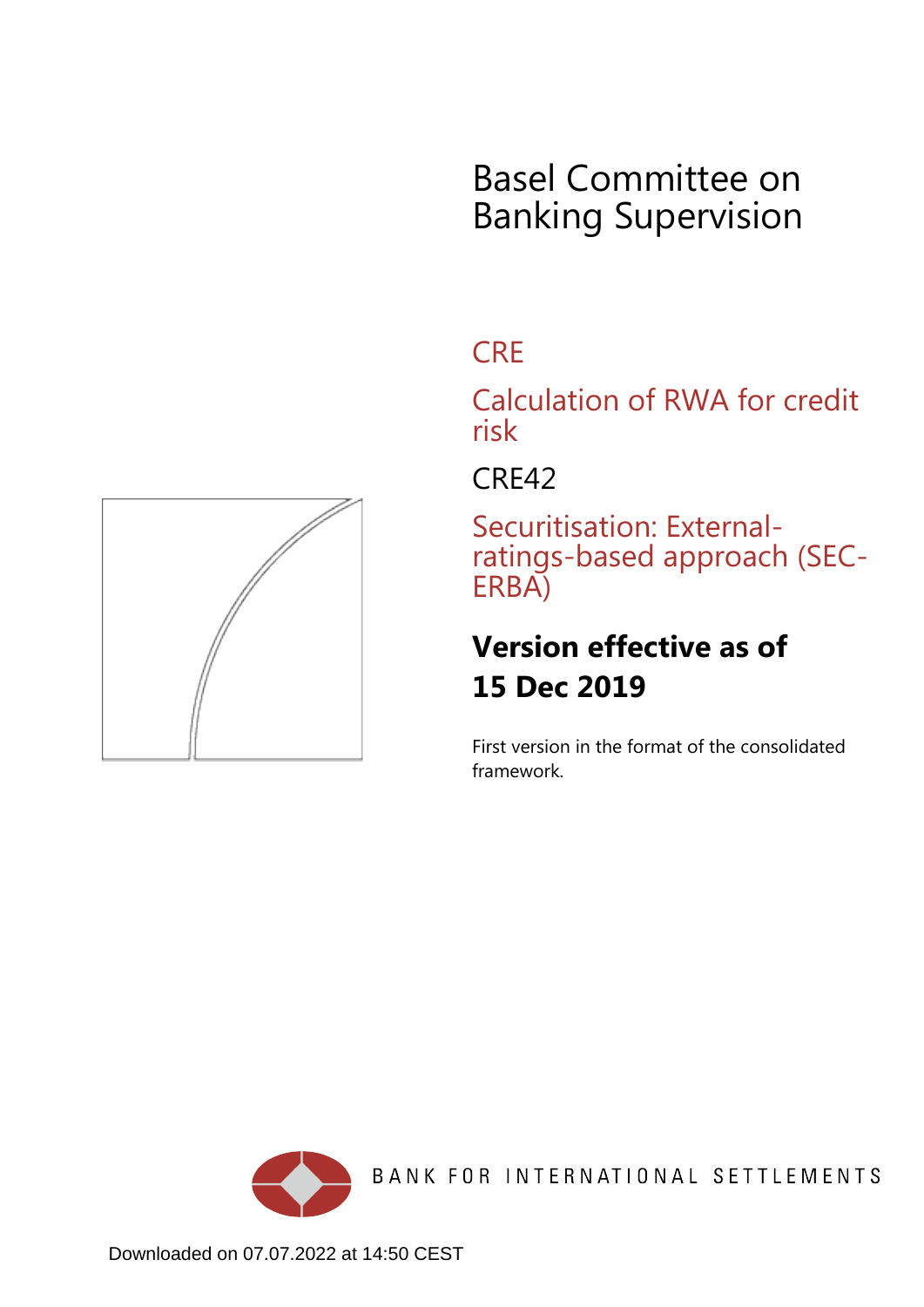*© Bank for International Settlements 2022. All rights reserved.*

Downloaded on 07.07.2022 at 14:50 CEST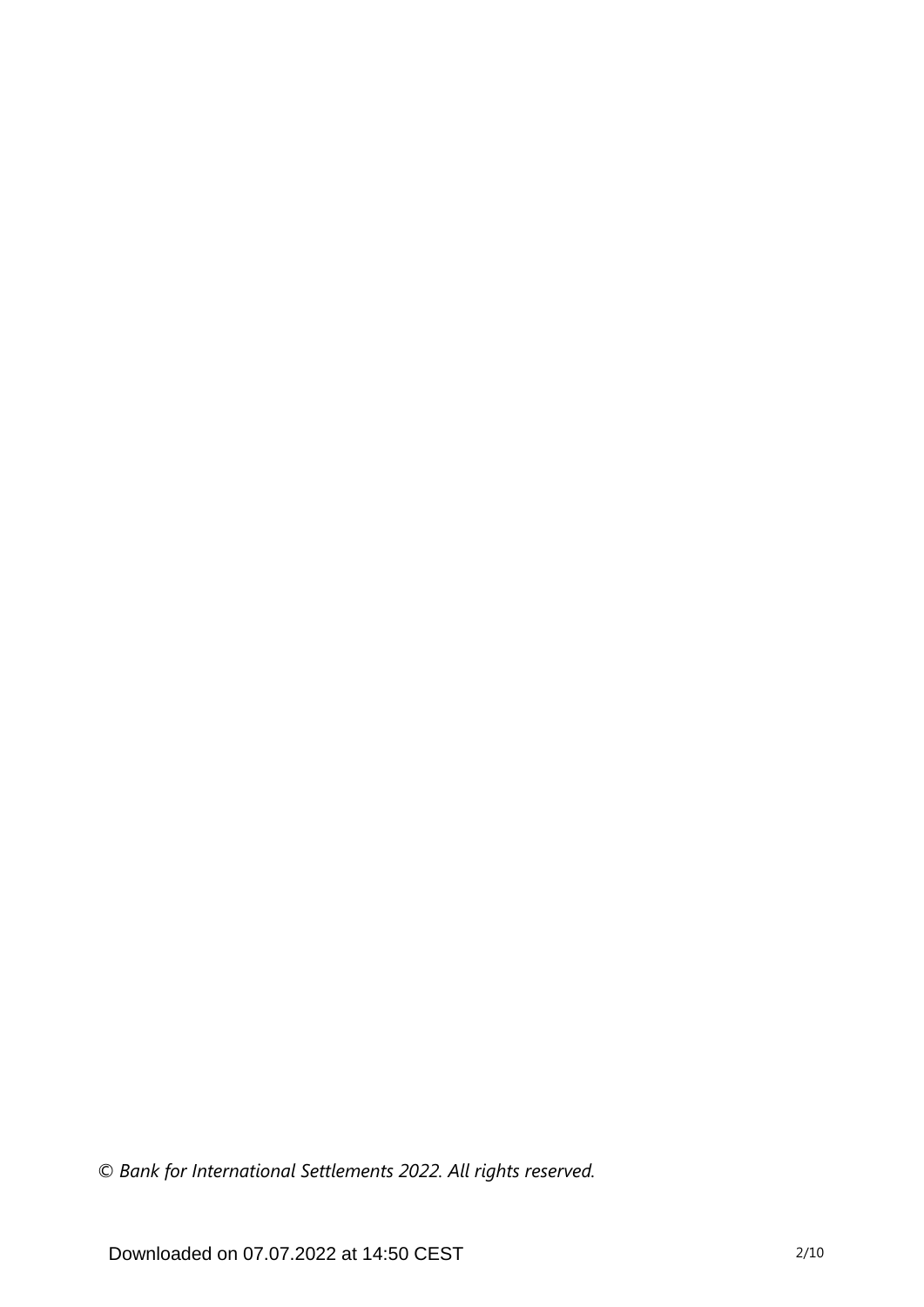## **External-ratings-based approach (SEC-ERBA)**

<span id="page-2-1"></span>For securitisation exposures that are externally rated, or for which an inferred rating is available, risk-weighted assets under the securitisation external ratingsbased approach (SEC-ERBA) will be determined by multiplying securitisation exposure amounts (as defined in [CRE40.19\)](https://www.bis.org/basel_framework/chapter/CRE/40.htm?tldate=20230101&inforce=20230101&published=20201126#paragraph_CRE_40_20230101_40_19) by the appropriate risk weights as determined by [CRE42.2](https://www.bis.org/basel_framework/chapter/CRE/42.htm?tldate=20230101&inforce=20191215&published=20191215#paragraph_CRE_42_20191215_42_2) to [CRE42.7,](https://www.bis.org/basel_framework/chapter/CRE/42.htm?tldate=20230101&inforce=20191215&published=20191215#paragraph_CRE_42_20191215_42_7) provided that the operational criteria in [CRE42.8](https://www.bis.org/basel_framework/chapter/CRE/42.htm?tldate=20230101&inforce=20191215&published=20191215#paragraph_CRE_42_20191215_42_8) to [CRE42.10](https://www.bis.org/basel_framework/chapter/CRE/42.htm?tldate=20230101&inforce=20191215&published=20191215#paragraph_CRE_42_20191215_42_10) are met. $\frac{1}{2}$  $\frac{1}{2}$  $\frac{1}{2}$ **42.1**

#### *Footnotes*

- <span id="page-2-0"></span>*[1](#page-2-1)*
- 

*The rating designations used in Tables 1 and 2 are for illustrative purposes only and do not indicate any preference for, or endorsement of, any particular external assessment system.*

**42.2** For exposures with short-term ratings, or when an inferred rating based on a short-term rating is available, the following risk weights will apply:

| ERBA risk weights for short-term ratings |           |           |           | Table 1              |
|------------------------------------------|-----------|-----------|-----------|----------------------|
| External credit<br>assessment            | $A-1/P-1$ | $A-2/P-2$ | $A-3/P-3$ | All other<br>ratings |
| Risk weight                              | 15%       | 50%       | 100%      | 1250%                |

- **42.3** For exposures with long-term ratings, or when an inferred rating based on a longterm rating is available, the risk weights depend on
	- (1) the external rating grade or an available inferred rating;
	- (2) the seniority of the position;
	- (3) the tranche maturity; and
	- (4) in the case of non-senior tranches, the tranche thickness.
- Specifically, for exposures with long-term ratings, risk weights will be determined according to Table 2 and will be adjusted for tranche maturity (calculated according to [CRE40.22](https://www.bis.org/basel_framework/chapter/CRE/40.htm?tldate=20230101&inforce=20230101&published=20201126#paragraph_CRE_40_20230101_40_22) and [CRE40.23\)](https://www.bis.org/basel_framework/chapter/CRE/40.htm?tldate=20230101&inforce=20230101&published=20201126#paragraph_CRE_40_20230101_40_23), and tranche thickness for non-senior tranches according to [CRE42.5.](https://www.bis.org/basel_framework/chapter/CRE/42.htm?tldate=20230101&inforce=20191215&published=20191215#paragraph_CRE_42_20191215_42_5) **42.4**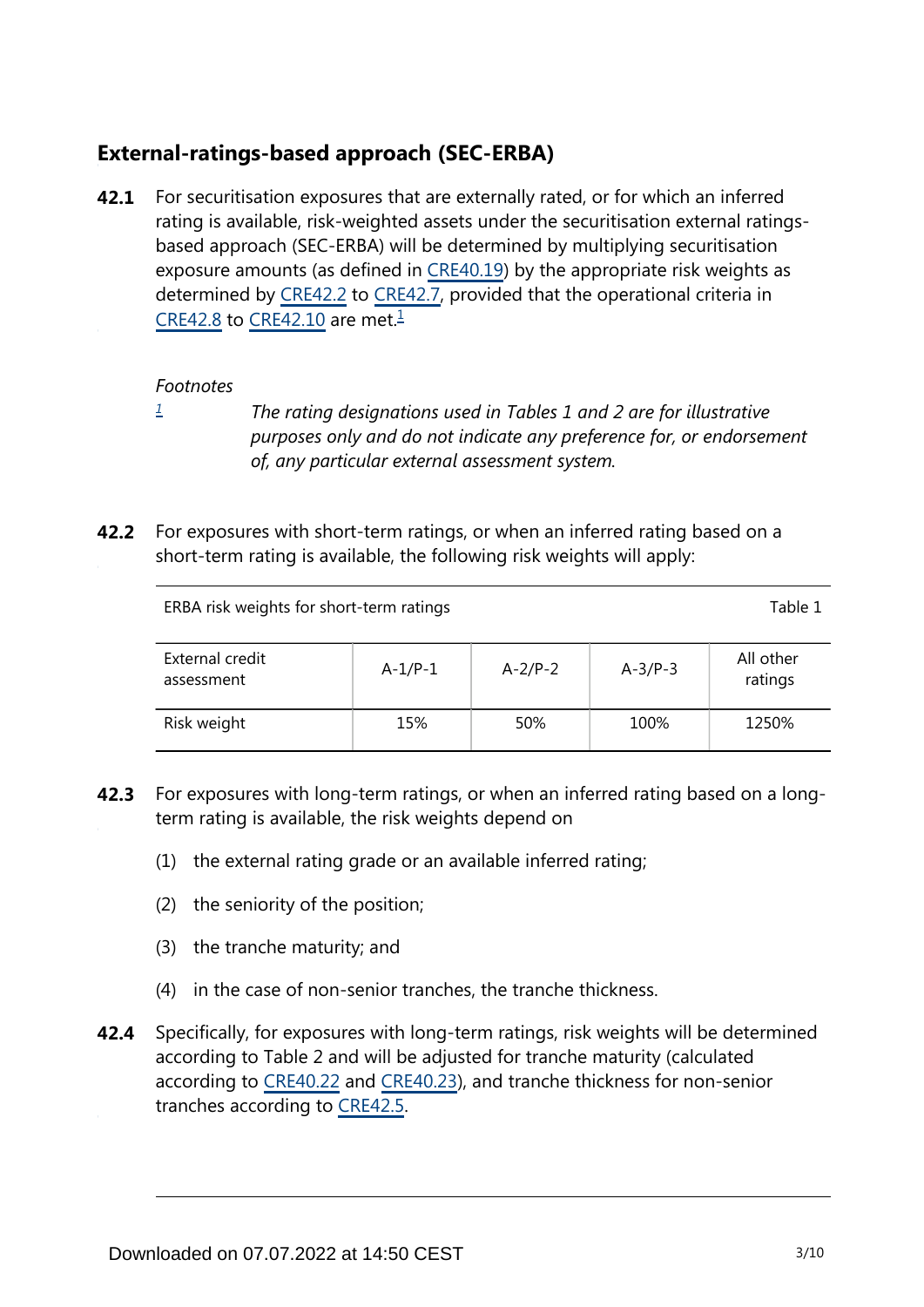ERBA risk weights for long-term ratings Table 2

|               | Senior tranche             |         | Non-senior (thin) tranche |         |
|---------------|----------------------------|---------|---------------------------|---------|
| Rating        | Tranche maturity ( $M_T$ ) |         | Tranche maturity $(M_T)$  |         |
|               | 1 year                     | 5 years | 1 year                    | 5 years |
| AAA           | 15%                        | 20%     | 15%                       | 70%     |
| $AA+$         | 15%                        | 30%     | 15%                       | 90%     |
| AA            | 25%                        | 40%     | 30%                       | 120%    |
| AA-           | 30%                        | 45%     | 40%                       | 140%    |
| $A+$          | 40%                        | 50%     | 60%                       | 160%    |
| A             | 50%                        | 65%     | 80%                       | 180%    |
| $A -$         | 60%                        | 70%     | 120%                      | 210%    |
| BBB+          | 75%                        | 90%     | 170%                      | 260%    |
| <b>BBB</b>    | 90%                        | 105%    | 220%                      | 310%    |
| BBB-          | 120%                       | 140%    | 330%                      | 420%    |
| BB+           | 140%                       | 160%    | 470%                      | 580%    |
| BB            | 160%                       | 180%    | 620%                      | 760%    |
| BB-           | 200%                       | 225%    | 750%                      | 860%    |
| B+            | 250%                       | 280%    | 900%                      | 950%    |
| B             | 310%                       | 340%    | 1050%                     | 1050%   |
| $B -$         | 380%                       | 420%    | 1130%                     | 1130%   |
| CCC+/CCC/CCC- | 460%                       | 505%    | 1250%                     | 1250%   |
| Below CCC-    | 1250%                      | 1250%   | 1250%                     | 1250%   |

**42.5** The risk weight assigned to a securitisation exposure when applying the SEC-ERBA is calculated as follows: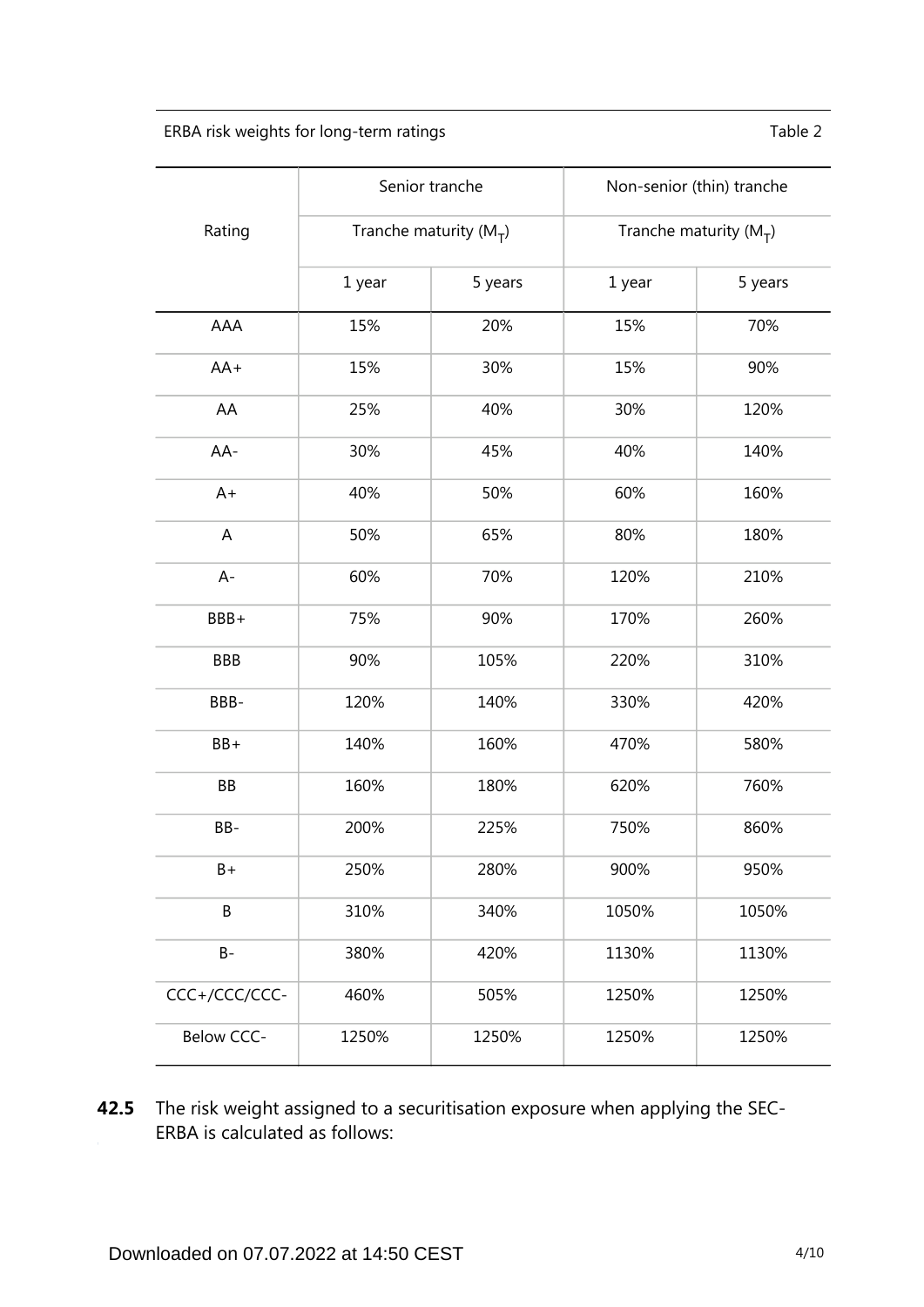- (1) To account for tranche maturity, banks shall use linear interpolation between the risk weights for one and five years.
- (2) To account for tranche thickness, banks shall calculate the risk weight for nonsenior tranches as follows, where T equals tranche thickness, and is measured as minus A, as defined, respectively, in [CRE44.15](https://www.bis.org/basel_framework/chapter/CRE/44.htm?tldate=20230101&inforce=20230101&published=20200327#paragraph_CRE_44_20230101_44_15) and [CRE44.14:](https://www.bis.org/basel_framework/chapter/CRE/44.htm?tldate=20230101&inforce=20230101&published=20200327#paragraph_CRE_44_20230101_44_14)

Risk weight = (risk weight from table after adjusting for maturity)  $\times$  (1 – min(T,50%))

- **42.6** In the case of market risk hedges such as currency or interest rate swaps, the risk weight will be inferred from a securitisation exposure that is pari passu to the swaps or, if such an exposure does not exist, from the next subordinated tranche.
- The resulting risk weight is subject to a floor risk weight of 15%. In addition, the resulting risk weight should never be lower than the risk weight corresponding to a senior tranche of the same securitisation with the same rating and maturity. **42.7**

### **Operational requirements for use of external credit assessments**

- <span id="page-4-0"></span>The following operational criteria concerning the use of external credit assessments apply in the securitisation framework: **42.8**
	- (1) To be eligible for risk-weighting purposes, the external credit assessment must take into account and reflect the entire amount of credit risk exposure the bank has with regard to all payments owed to it. For example, if a bank is owed both principal and interest, the assessment must fully take into account and reflect the credit risk associated with timely repayment of both principal and interest.
	- (2) The external credit assessments must be from an eligible external credit assessment institution (ECAI) as recognised by the bank's national supervisor in accordance with [CRE21](https://www.bis.org/basel_framework/chapter/CRE/21.htm?tldate=20230101&inforce=20230101&published=20200327) with the following exception. In contrast with [CRE21.2](https://www.bis.org/basel_framework/chapter/CRE/21.htm?tldate=20230101&inforce=20230101&published=20200327#paragraph_CRE_21_20230101_21_2)(3), an eligible credit assessment, procedures, methodologies, assumptions and the key elements underlying the assessments must be publicly available, on a non-selective basis and free of charge. $\stackrel{?}{=}$  In other words, a rating must be published in an accessible form and included in the ECAI's transition matrix. Also, loss and cash flow analysis as well as sensitivity of ratings to changes in the underlying rating assumptions should be publicly available. Consequently, ratings that are made available only to the parties to a transaction do not satisfy this requirement.
	- (3) Eligible ECAIs must have a demonstrated expertise in assessing securitisations, which may be evidenced by strong market acceptance.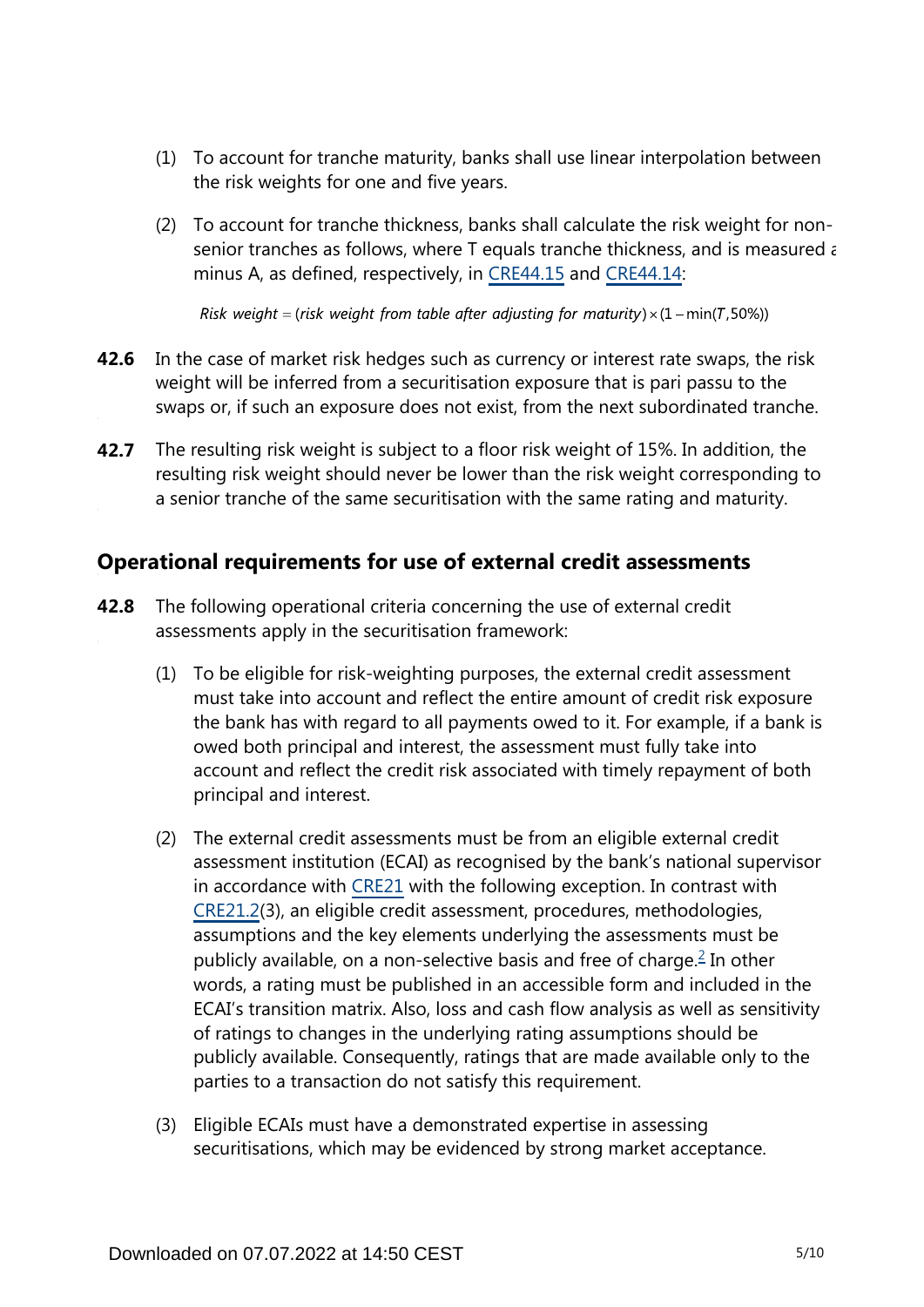- (4) Where two or more eligible ECAIs can be used and these assess the credit risk of the same securitisation exposure differently, [CRE21.6](https://www.bis.org/basel_framework/chapter/CRE/21.htm?tldate=20230101&inforce=20230101&published=20200327#paragraph_CRE_21_20230101_21_6) to [CRE21.8](https://www.bis.org/basel_framework/chapter/CRE/21.htm?tldate=20230101&inforce=20230101&published=20200327#paragraph_CRE_21_20230101_21_8) will apply.
- (5) Where credit risk mitigation (CRM) is provided to specific underlying exposures or the entire pool by an eligible guarantor as defined in [CRE22](https://www.bis.org/basel_framework/chapter/CRE/22.htm?tldate=20230101&inforce=20230101&published=20201126) and is reflected in the external credit assessment assigned to a securitisation exposure(s), the risk weight associated with that external credit assessment should be used. In order to avoid any double-counting, no additional capital recognition is permitted. If the CRM provider is not recognised as an eligible guarantor under [CRE22](https://www.bis.org/basel_framework/chapter/CRE/22.htm?tldate=20230101&inforce=20230101&published=20201126), the covered securitisation exposures should be treated as unrated.
- (6) In the situation where a credit risk mitigant solely protects a specific securitisation exposure within a given structure (eg asset-backed security tranche) and this protection is reflected in the external credit assessment, the bank must treat the exposure as if it is unrated and then apply the CRM treatment outlined in [CRE22](https://www.bis.org/basel_framework/chapter/CRE/22.htm?tldate=20230101&inforce=20230101&published=20201126) or in the foundation internal ratings-based (IRB) approach of [CRE30](https://www.bis.org/basel_framework/chapter/CRE/30.htm?tldate=20230101&inforce=20230101&published=20200327) to [CRE36,](https://www.bis.org/basel_framework/chapter/CRE/36.htm?tldate=20230101&inforce=20230101&published=20200327) to recognise the hedge.
- (7) A bank is not permitted to use any external credit assessment for riskweighting purposes where the assessment is at least partly based on unfunded support provided by the bank. For example, if a bank buys assetbacked commercial paper (ABCP) where it provides an unfunded securitisation exposure extended to the ABCP programme (eg liquidity facility or credit enhancement), and that exposure plays a role in determining the credit assessment on the ABCP, the bank must treat the ABCP as if it were not rated. The bank must continue to hold capital against the other securitisation exposures it provides (eg against the liquidity facility and/or credit enhancement).

#### *Footnotes*

<span id="page-5-0"></span>*[2](#page-4-0)*

*Where the eligible credit assessment is not publicly available free of charge, the ECAI should provide an adequate justification, within its own publicly available code of conduct, in accordance with the "comply or explain" nature of the International Organization of Securities Commissions' Code of Conduct Fundamentals for Credit Rating Agencies.*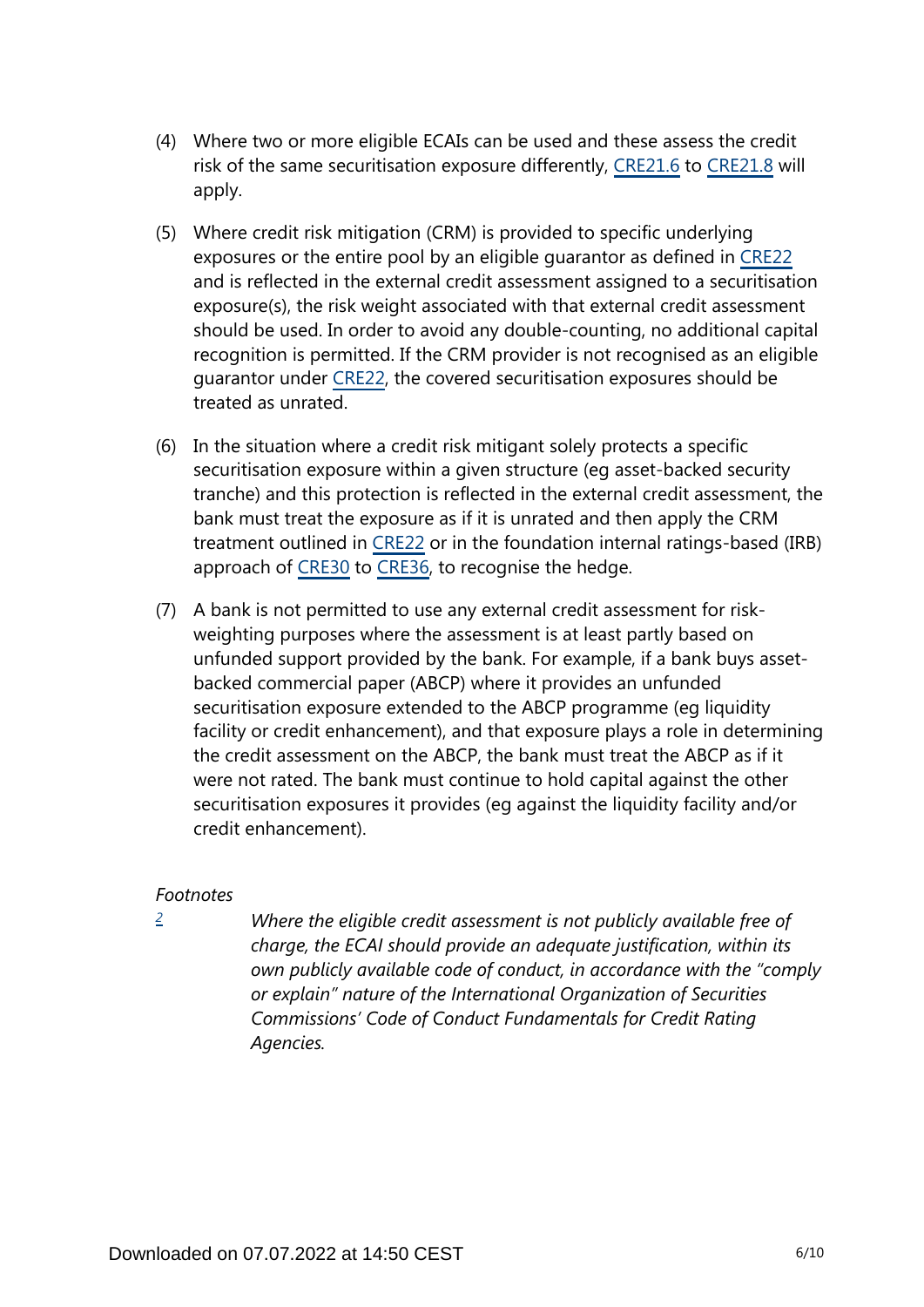## **Operational requirements for inferred ratings**

- **42.9** In accordance with the hierarchy of approaches determined in [CRE40.41](https://www.bis.org/basel_framework/chapter/CRE/40.htm?tldate=20230101&inforce=20230101&published=20201126#paragraph_CRE_40_20230101_40_41) to [CRE40.](https://www.bis.org/basel_framework/chapter/CRE/40.htm?tldate=20230101&inforce=20230101&published=20201126#paragraph_CRE_40_20230101_40_47) [47](https://www.bis.org/basel_framework/chapter/CRE/40.htm?tldate=20230101&inforce=20230101&published=20201126#paragraph_CRE_40_20230101_40_47), a bank must infer a rating for an unrated position and use the SEC-ERBA provided that the requirements set out in [CRE42.10](https://www.bis.org/basel_framework/chapter/CRE/42.htm?tldate=20230101&inforce=20191215&published=20191215#paragraph_CRE_42_20191215_42_10) are met. These requirements are intended to ensure that the unrated position is pari passu or senior in all respects to an externally-rated securitisation exposure termed the "reference securitisation exposure".
- **42.10** The following operational requirements must be satisfied to recognise inferred ratings:
	- (1) The reference securitisation exposure (eg asset-backed security) must rank pari passu or be subordinate in all respects to the unrated securitisation exposure. Credit enhancements, if any, must be taken into account when assessing the relative subordination of the unrated exposure and the reference securitisation exposure. For example, if the reference securitisation exposure benefits from any third-party guarantees or other credit enhancements that are not available to the unrated exposure, then the latter may not be assigned an inferred rating based on the reference securitisation exposure.
	- (2) The maturity of the reference securitisation exposure must be equal to or longer than that of the unrated exposure.
	- (3) On an ongoing basis, any inferred rating must be updated continuously to reflect any subordination of the unrated position or changes in the external rating of the reference securitisation exposure.
	- (4) The external rating of the reference securitisation exposure must satisfy the general requirements for recognition of external ratings as delineated in [CRE42.8](https://www.bis.org/basel_framework/chapter/CRE/42.htm?tldate=20230101&inforce=20191215&published=20191215#paragraph_CRE_42_20191215_42_8).

## **Alternative capital treatment for term STC securitisations and shortterm STC securitisations meeting the STC criteria for capital purposes**

- **42.11** Securitisation transactions that are assessed as simple, transparent and comparable (STC)-compliant for capital purposes as defined in [CRE40.67](https://www.bis.org/basel_framework/chapter/CRE/40.htm?tldate=20230101&inforce=20230101&published=20201126#paragraph_CRE_40_20230101_40_67) can be subject to capital requirements under the securitisation framework, taking into account that, when the SEC-ERBA is used, [CRE42.12,](https://www.bis.org/basel_framework/chapter/CRE/42.htm?tldate=20230101&inforce=20191215&published=20191215#paragraph_CRE_42_20191215_42_12) [CRE42.13](https://www.bis.org/basel_framework/chapter/CRE/42.htm?tldate=20230101&inforce=20191215&published=20191215#paragraph_CRE_42_20191215_42_13) and [CRE42.14](https://www.bis.org/basel_framework/chapter/CRE/42.htm?tldate=20230101&inforce=20191215&published=20191215#paragraph_CRE_42_20191215_42_14) are applicable instead of [CRE42.2,](https://www.bis.org/basel_framework/chapter/CRE/42.htm?tldate=20230101&inforce=20191215&published=20191215#paragraph_CRE_42_20191215_42_2) [CRE42.4](https://www.bis.org/basel_framework/chapter/CRE/42.htm?tldate=20230101&inforce=20191215&published=20191215#paragraph_CRE_42_20191215_42_4) and [CRE42.7](https://www.bis.org/basel_framework/chapter/CRE/42.htm?tldate=20230101&inforce=20191215&published=20191215#paragraph_CRE_42_20191215_42_7) respectively.
- **42.12** For exposures with short-term ratings, or when an inferred rating based on a short-term rating is available, the following risk weights will apply: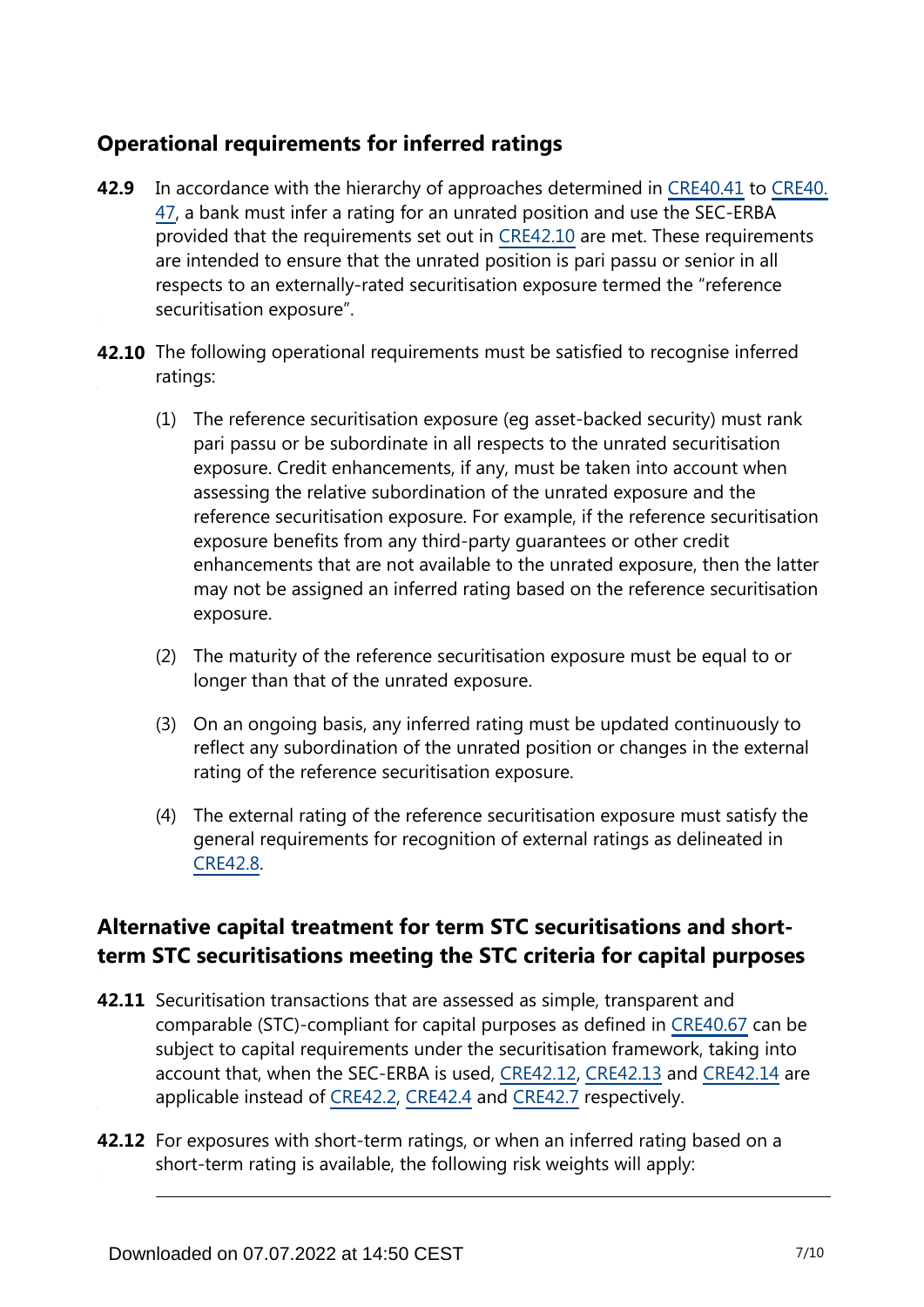| ERBA STC risk weights for short-term ratings | Table 3 |
|----------------------------------------------|---------|
|                                              |         |

| External credit<br>assessment | $A-1/P-1$ | $A-2/P-2$ | $A-3/P-3$ | All other<br>ratings |
|-------------------------------|-----------|-----------|-----------|----------------------|
| Risk weight                   | 10%       | 30%       | 60%       | 1250%                |

**42.13** For exposures with long-term ratings, risk weights will be determined according to Table 4 and will be adjusted for tranche maturity (calculated according to [CRE40.22](https://www.bis.org/basel_framework/chapter/CRE/40.htm?tldate=20230101&inforce=20230101&published=20201126#paragraph_CRE_40_20230101_40_22) and [CRE40.23](https://www.bis.org/basel_framework/chapter/CRE/40.htm?tldate=20230101&inforce=20230101&published=20201126#paragraph_CRE_40_20230101_40_23)), and tranche thickness for non-senior tranches according to [CRE42.5](https://www.bis.org/basel_framework/chapter/CRE/42.htm?tldate=20230101&inforce=20191215&published=20191215#paragraph_CRE_42_20191215_42_5) and [CRE42.6](https://www.bis.org/basel_framework/chapter/CRE/42.htm?tldate=20230101&inforce=20191215&published=20191215#paragraph_CRE_42_20191215_42_6).